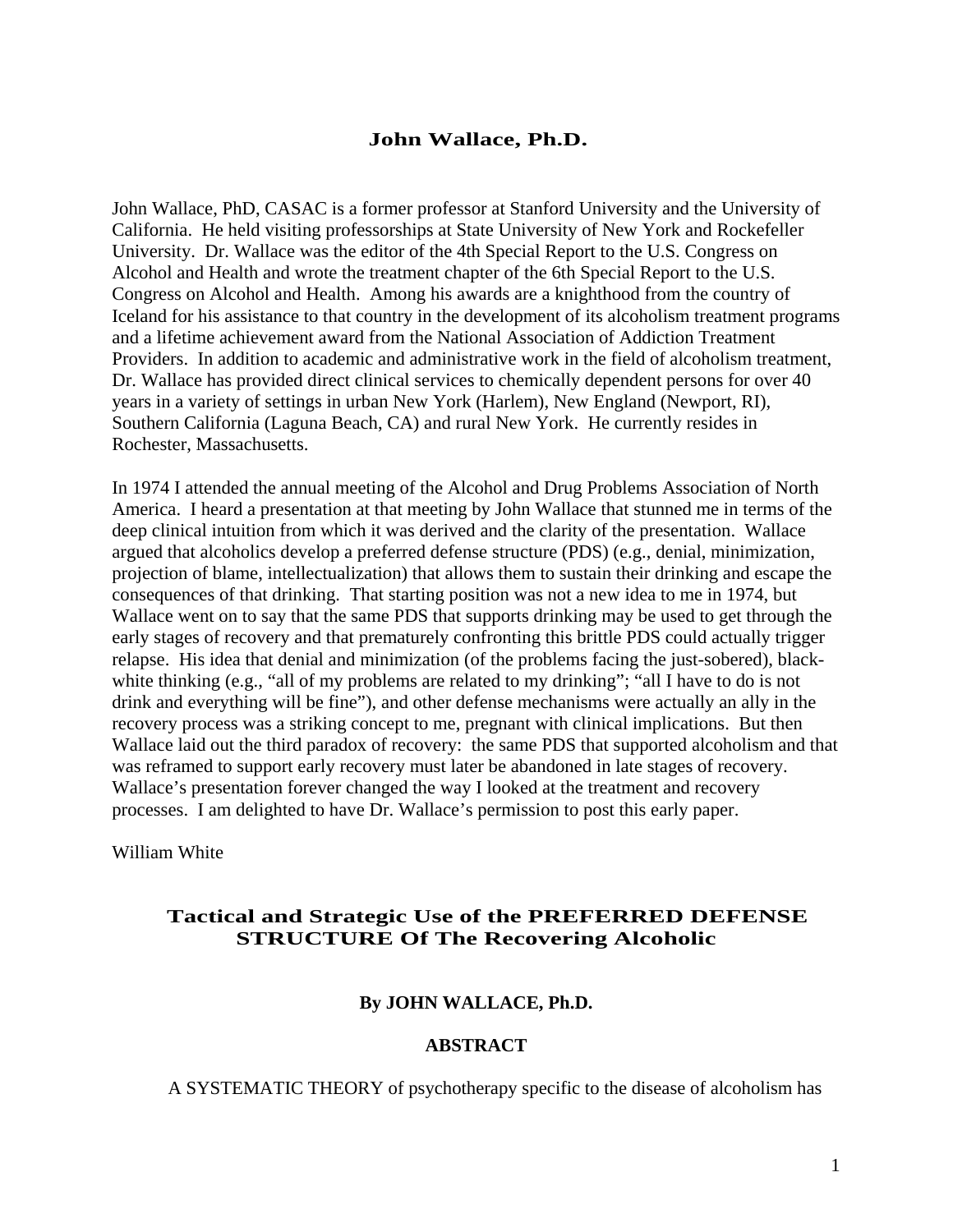never been formulated. At present, psychotherapies with the alcoholic consist of derivations of techniques and ideologies drawn from parent theories that were formulated for different types of patients, different treatment contexts, and different therapeutic problems. These derivative psychotherapies have not proven effective in helping the alcoholic achieve abstinence.

The purpose of this paper is indeed an ambitious one. It attempts to outline a theory of psychotherapy developed from the perspective of the *alcoholic* client. It argues that a preferred defense structure exists in the alcoholic client. This preferred defense structure can be described conceptually at the moment if not operationally. Most importantly, the preferred defense structure of the recovering alcoholic can be used effectively to produce initial abstinence. The seeming paradox of utilizing the same defense structure that kept the alcoholic drinking in order to get him abstinent is resolved if one takes into account the characteristics of the alcoholic client, the nature of his situation, and the time dependent nature of the therapeutic process. In essence, the preferred defense structure of the recovering alcoholic should not be confronted and modified except in matters pertaining directly to drinking and the direct negative consequences of drinking. In most other matters, the therapist should support, reinforce, and encourage the preferred defense structure, skillfully switching these mechanisms from maintaining continued drinking to achieving abstinence. Since most psychotherapies are incompatible with this ideological stance, one can expect considerable resistance to the notion that anything at all can be gained from reinforcing and supporting defenses rather than confronting them and removing them. However, as non-obvious and counter-intuitive the therapeutic strategy outlined here may seem, it is clearly the method of choice in achieving initial abstinence.

DESPITE the increasing concentration of effort upon rehabilitation of alcoholic drinkers, a systematic and specific theory of alcoholism therapy remains to be formulated. Alcoholism therapy today seems largely a grab bag of tricks, slogans, techniques, assumptions, and ideological stances derived from common sense, implicit theories of personality, and formal theories of behavior developed for other purposes. Although seemingly reasonable, these generalizations of therapeutic principles developed for other purposes in other contexts are in fact proving unreasonable and, in many cases, detrimental to the progress of the alcoholic client.

Traditional insight-oriented, psychodynamic psychotherapies have not been shown to be particularly effective in producing abstinence. And much the same kind of statement can be made about transactional analysis, substitute drug therapies, chemical deterrents of various kinds, encounter groups, bioenergetics, and general psychological eclecticism. Therapies supposedly drawn from and based upon modern learning theories, although the present darlings of the academic community, also do not hold up under careful scrutiny. Despite the seeming "rigor" of such things as behavior modification, manipulation of response-reinforcement contingencies, and aversive conditioning, these therapies are in need of a sound empirical data base in the treatment of alcoholism. In fact, these therapies are equally in need of a sound theoretical base since their derivation from modern learning theory remains tenuous, incomplete, and ambiguous. For example, whatever aversion therapy may prove to be ultimately, it is presently clear that it is not classical conditioning. And for anyone to argue seriously that behavioral training methods are of demonstrated effectiveness in producing "controlled drinking" in alcoholics is, at the moment, so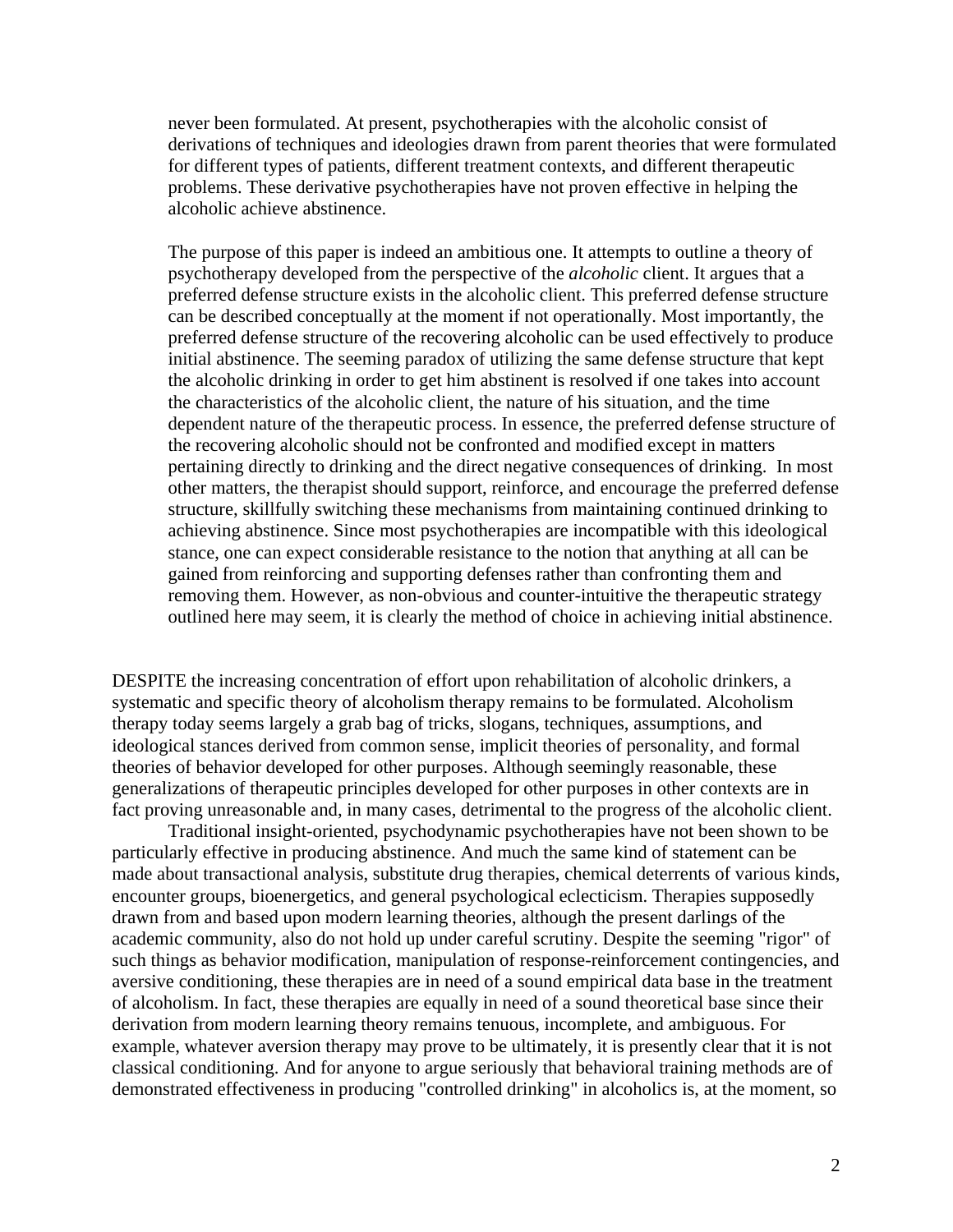premature as to constitute blind faith rather than scientific conclusion.

But is it any wonder that these approaches to alcoholism therapy have left much to be desired? The majority of them have been developed for purposes other than alcoholism. Few, if any, have been developed from the perspective of the alcoholic client. None have taken into account the attributes, characteristics, and common situational elements of the alcoholic and the alcoholic career. And most importantly, none have recognized the fact that intelligent treatment of the recovering alcoholic is a *time dependent process*. That is, alcoholism therapy must be viewed in terms of a long time span. A particular therapeutic intervention for a recently drinking alcoholic may be entirely inappropriate for one who has managed to achieve several years of sobriety and vice versa.

 The purpose of this paper is indeed an ambitious one. It is my aim here to develop a theory of therapy specific to alcoholism, a theory that takes into account the nature of the disease, the characteristics of the client, and the time dependent nature of intelligent therapeutic intervention.

In the following pages, my arguments will include the following major ideas:

1. Alcoholics can be described in terms of a preferred defense structure. This preferred defense structure (PDS) need not be cast in negative terms. In fact, it need not be construed at all in terms of the classical language of defense mechanisms. The alcoholic PDS can be thought of as a collection of skills or abilities -- tactics and strategies if you will -- for achieving one's ends.

2. Therapy with alcoholics as it is presently practiced too often attempts to remove the alcoholic PDS when it should be utilizing it effectively to facilitate the achievement of abstinence. Therapeutic efforts that confront the alcoholic PDS prematurely and too heavily will increase the probability of further drinking rather than reduce it.

3. Recovery programs successful in producing abstinence, such as Alcoholics Anonymous, partially owe their success to the intuitive recognition of the fact that the alcoholic PDS is to be protected and capitalized upon rather than confronted and radically altered.

4. Paradoxically, the very same defenses that the alcoholic used to maintain his drinking can be used effectively to achieve abstinence.

5. Equally paradoxically, the very same defenses that enabled the alcoholic to drink, as well as achieve abstinence, must ultimately be removed if long-term sobriety is to be maintained. However, in many cases such growth must take place over periods of time ranging from two to five years of abstinence.

#### **The Preferred Defense Structure (PDS) of the Recovering Alcoholic**

Enough controversy has been generated around the question of the existence of something called an "alcoholic personality" to caution me not to engage that particular battle. However, it is curious to note that the strength of belief in something called "the alcoholic personality" is a direct function of degree of actual involvement with alcoholics on a sustained and continuing basis. Thus, in the fellowship of Alcoholics Anonymous, the reification is so intense as to fix the concept in concrete. Persons are said to be "alcoholic in personality long before the first drink," they are alcoholic in personality and behavior "whether they are drinking or not," and the alcoholic personality can return at any time for no apparent reason in the form of the "dry drunk." But of course, these and other exotic beliefs that abound in A.A. are not without enormous therapeutic value. Their actual truth-value is, in the final analysis, irrelevant. Any idea that can keep a drunk sober is valuable regardless of its status in the scientific community.

On the other hand, the concept of an alcoholic personality has not fared well at all among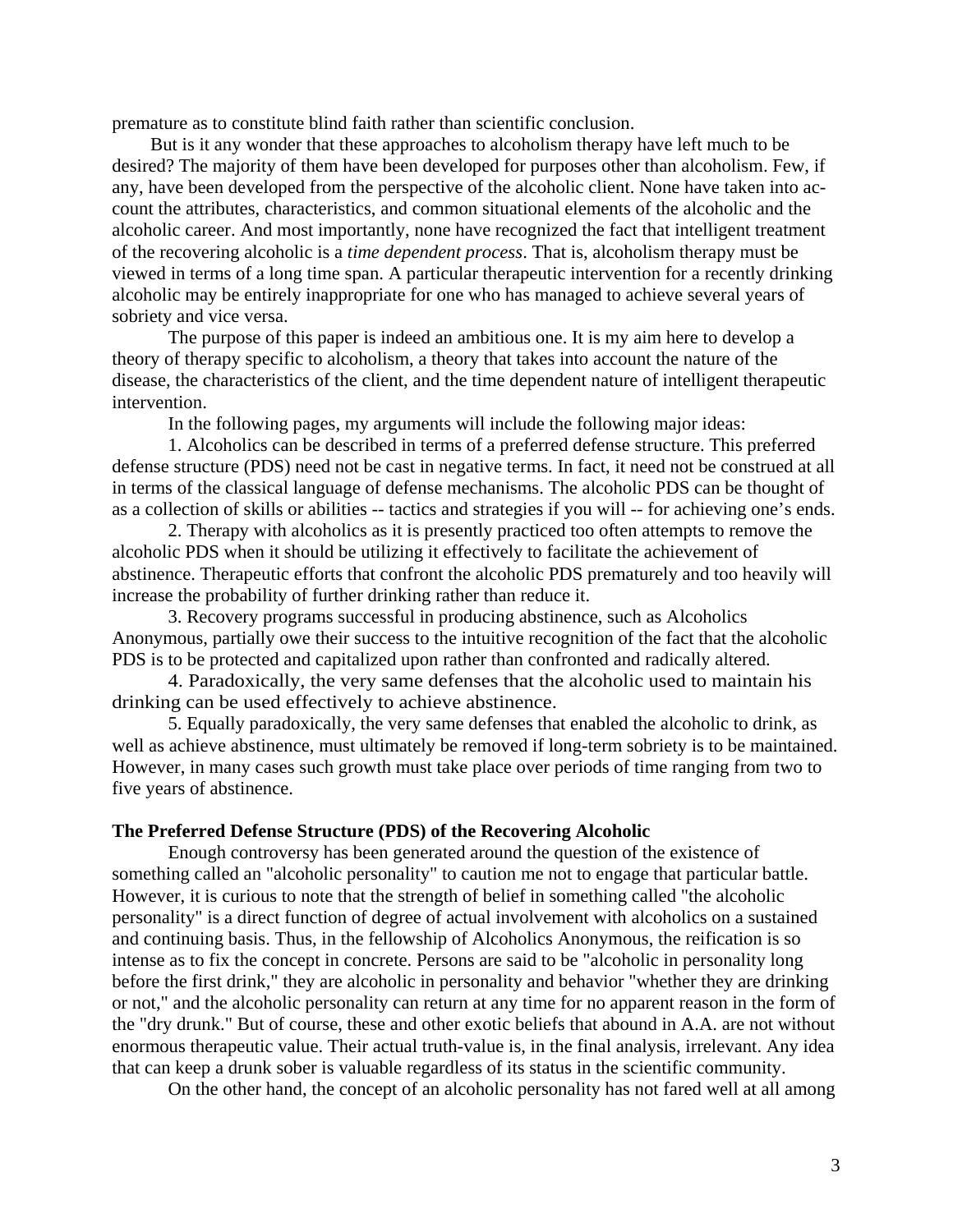those whose acquaintance with alcoholics is merely passing and whose knowledge about them flows from their own and other persons' research laboratories.

Hence, the data of experience and of folk wisdom urge us in one direction while the data of the research laboratory caution us to choose a different one. The situation is not unusual. In truth, both accounts of reality are biased. "The sober member of A.A. *needs* his ideological base. He can ill afford the dispassionate, disinterested, and, indeed, almost casual play upon words and ideas of the inquiring academic intellectual. He recognizes intuitively that he needs a stable and enduring *belief system* if he is to stay sober." And in many cases, the whole ball of string may come undone if somebody pulls just one loose thread.

The academician's equally biased view of reality is often more difficult to discern. Hidden neatly beneath the rhetoric of science and "scientism" are the actualities of dreadfully inadequate personality measuring instruments, inappropriate sampling procedures, inadequate measuring operations, improper choice of variables for study, grossly violated statistical assumptions, data gathering, recording, and analyzing errors, and so on and so forth. Is it any wonder then that the most outstanding quality of most academic research is "now you see it, now you don't?" And are we really amazed to find sober alcoholics clinging to their belief systems like drowning poets to their metaphors in a sea of uncertainty?

For my purposes, I shall simply *assume* that an alcoholic PDS exists and that it can be described meaningfully at a conceptual level, if not at an operational level at present. In the following, I do not mean to suggest a single, unvarying profile - one that is characteristic of each and every alcoholic drinker. However, I am assuming that *some* of these are found in *some*  combinatorial pattern in virtually every alcoholic drinker at *some* point in his drinking and recovery from alcoholism.

### **Denial**

 Enough has been written about denial as a major defense in alcoholism as to require little in the way of further elaboration here. What has *not* been observed, however, is that aside from the obvious destructive nature of denial in matters concerned with drinking, denial is not without merit. Tactical denial or, if you will, *deliberate* denial of certain life difficulties or problems is a useful and extremely valuable temporary adjustive and coping device. In the case of the alcoholic well-practiced in such behavior, denial as a general tactical mechanism should not be discarded totally. That would be rather like throwing out the baby with the bath water.

But, of course, the recovering alcoholic must stop denying the impact of alcohol upon his major life concerns. That is an obvious truism in alcoholism therapy that need not be altered. However, simply because that statement is true, it does not follow that the recovering alcoholic need immediately, thoroughly, and completely root out all evidence of denial generally in his personality and behavior. First of all, he can't. Secondly, he rather likes the tactic of denial - he should, he's leaned heavily upon it for years. Thirdly, at some level or another, he recognizes that tactical denial is a coping strategy he simply can't do without. Whatever else do sober A.A.'s mean when they say, "turn it over?" Despite the spiritual origins of that phrase, its meaning is more commonly understood in practice as "don't worry about it," "let it go," "don't think about it," "don't talk about it," "don't focus on it because you really can't do anything about it anyway." For many A.A.'s God is a worry wart or, for that matter, a garbage can for all sorts of human woes, miseries, and predicaments. "Give it to God, you can't handle it." "Let Him worry about it," and so on and so forth. These and many other phrases as well indicate clearly that "spirituality" more often than not has its roots deeply into denial during the early stages of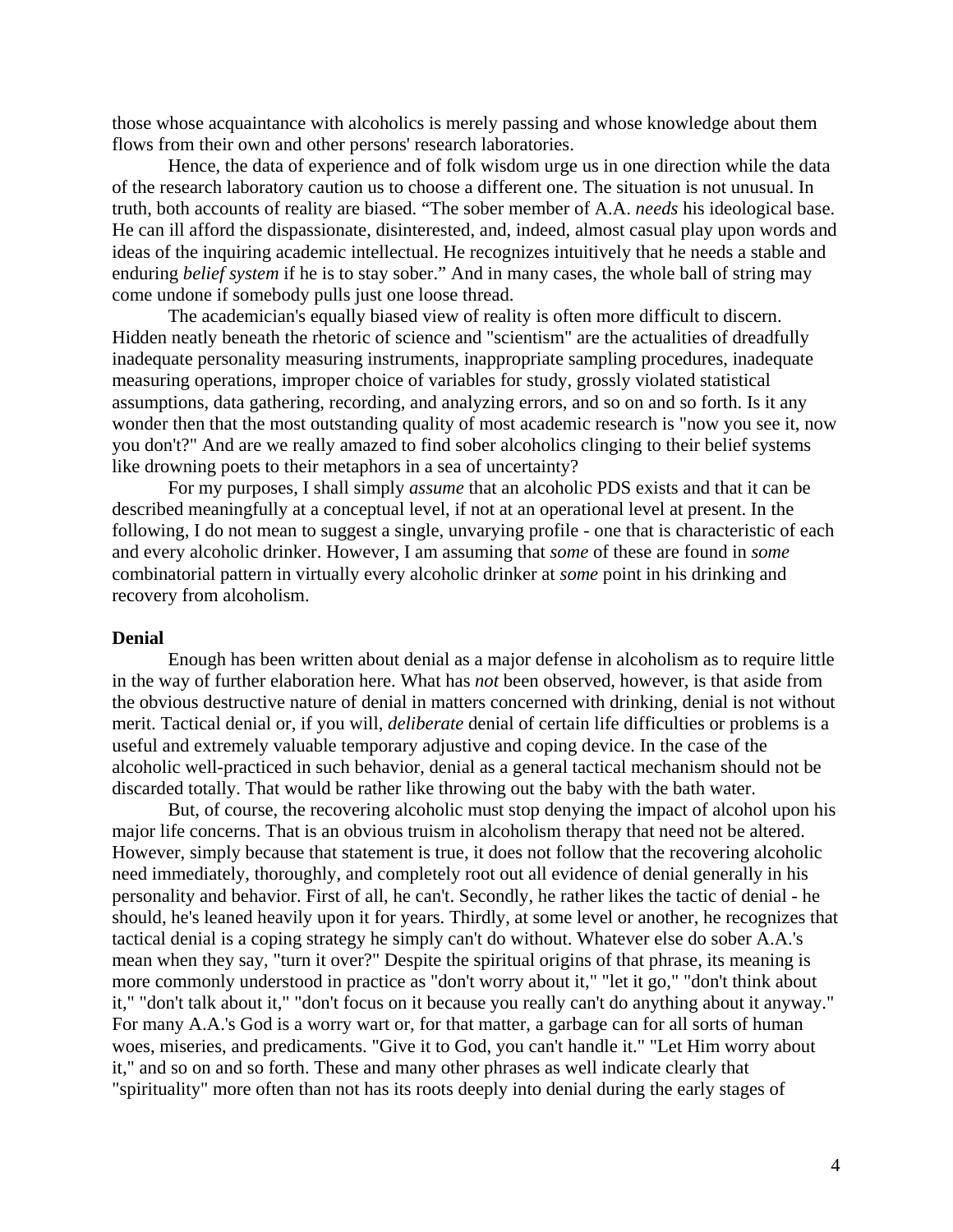abstinence from alcohol.

But in any case, the important point is as follows: Alcoholism may very well be referred to aptly as "the Merry-go-round of Denial." However, if my analysis is correct, with regard to denial generally, the alcoholic is going to keep going round and round, *long after his drinking stops*. And the very worst thing a therapist could ever possibly do is try to jam the mechanism and block the use of tactical denial entirely.

## **Projection**

While much has been written about disowning projection (the tendency to attribute unwanted and unacceptable aspects of self to others), there has been very little appreciation of other types of projection in the field of alcoholism. This is most surprising since assimilative projection is perhaps the most outstanding characteristic of both drinking and sober alcoholics. Assimilative projection is the tendency to assume that others are very much like oneself and to perceive them as such. Negative or socially unacceptable impulses and traits need not be seen in others. In fact, much of assimilative projection involves many desirable and socially admirable characteristics. As we shall see, the tendency toward assimilative projection has great significance, both for the illusion and substance of identification and also for the understanding of therapeutic communities.

### **All or None Thinking**

It is often the case that the alcoholic will exhibit a strong preference for certainty. Judgments of people, events, and situations are often extreme. Decision-making does not often seem to take into account the realistically probable. Decision rules are often inflexible, narrow in scope, and simplistic. Perceived alternatives are few, consisting largely of yes-no, go-no go, black-white, dichotomized categories. It is in this sense that the thinking is said to be "all or none" in character. This aspect of the alcoholic PDS has obvious implications for the nature of persuasive communications in therapy as well as the manner in which information is structured and presented.

In general, it is my experience with alcoholics in a variety of therapeutic contexts that they prefer large amounts of structure. While the drinking alcoholic may certainly appear to prefer uncertainty and unpredictability bordering on chaos, the recovering alcoholic seems to like things to move along in a fairly predictable and structured manner. Meetings of A.A., for example, are certainly among the most structured of social encounters. True, the setting is informal and non-bureaucratic, but the actual content of an A.A. meeting is most predictable. In Southern California, for example, virtually every meeting begins with a reading of Chapter 5 of the book, *Alcoholics Anonymous*. Hence, for example, an alcoholic from Anaheim, sober for ten years attending three meetings of A.A. a week, has heard the same thing read 1,560 times! I know that it is important that the alcoholic never forget where he has come from, but that kind of reminding seems to border once again on the wretchedly excessive!

In any case, the qualities of all or none thinking, preference for highly certain communications, simple decision rules, restricted choices, and highly structured social encounters all have obvious implications for the conduct of therapy and the structuring of therapeutic environments.

#### **Conflict Minimization and Avoidance**

Although their behavior while drinking may suggest otherwise, alcoholics do not like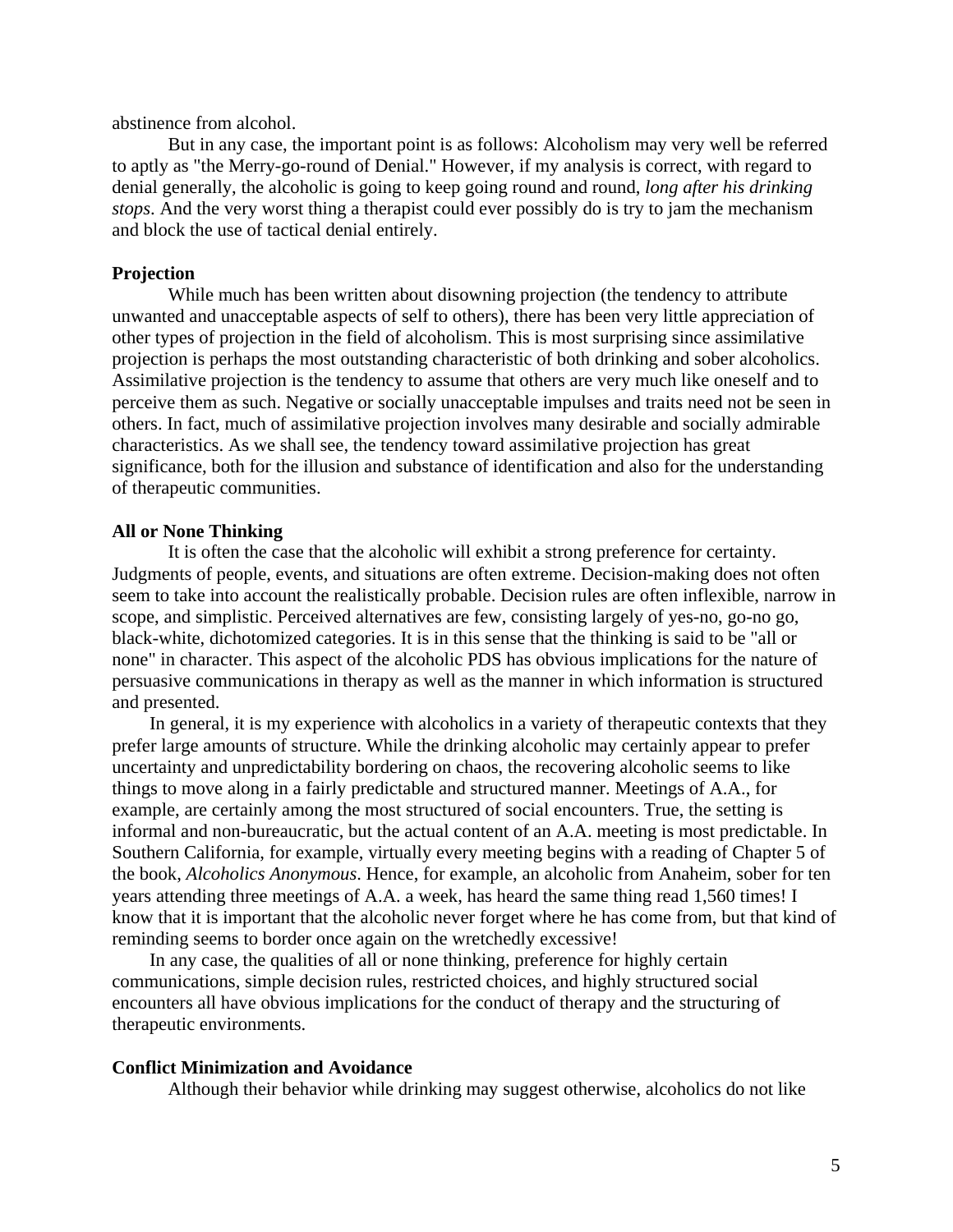interpersonal conflict, nor do they handle it well. Nor do they thrive in competitive relationships. As others have suggested, alcoholics do best in relationships characterized by complementarity rather than competition. Complementary relationships are those based upon satisfaction of reciprocally balanced needs. For example, a dominant person and submissive person would comprise a complementary relationship. These attributes concerning conflict minimization and conflict avoidance have obvious implications for both the nature and depth of therapeutic confrontation with the alcoholic. Confrontation tactics should be used by only the most skillful of therapists and only at carefully selected times in the therapeutic process. Angry and hostile confrontation with the alcoholic client is rarely, if ever, appropriate. Moreover, the group therapist working with alcoholics should exercise extreme caution in utilizing the resources of the group to confront a resistant member.

#### **Rationalization**

As anybody with only passing acquaintance with alcoholism can testify readily, alcoholics are often masters of rationalization. Many have developed the art and science of wishful thinking to its ultimate form of expression. They have had to. Anybody who can continue to drink in the face of the steadily accumulating disastrous consequences of active alcoholism must surely have learned a trick or two in order to make his drinking appear perfectly reasonable to himself and to others. But, as we have already seen with denial, rationalization can be a useful tactic in dealing with otherwise difficult situations, anxiety-laden happenings and guilt-provoking personal actions. Perhaps the most extreme example of naked rationalization known to mankind is apparent in the phrase, "Well, what the hell, at least I'm sober today!"

After years of making the procuring and drinking of alcohol his number one priority, the alcoholic understands very well how ultimate priorities can be maintained. Paradoxically, it is a relatively straightforward shift from rationalizing drinking to rationalizing other less than desirable behaviors *with sobriety.* That is, in the early stages of abstinence, the recovering alcoholic may quickly discover that while drinking was a crutch, sobriety is an even better one! "Why I can't do that, I might get drunk!" "I had to have an affair - my sobriety was in jeopardy." "I had to choose between her and my sobriety." In essence, the recovering alcoholic may discover that he has a freedom of personal action that few others can enjoy. But such rationalization can be an invaluable tactic in avoiding the reexperiencing of painful emotional cues that previously served as triggers to drinking, e.g., guilt, remorse, anxiety, resentment, and anger. Eventually, of course, the recovering alcoholic must face up to his *sober* rationalizations. However, the word to be stressed in that sentence is *eventually.* What the alcoholic very definitely does not need early in his sobriety is a therapist dedicated to immediate rigorous honesty - especially one devoted to immediate rigorous honesty in *others,* or even what he imagines rigorous honesty to be in others. More than anything, therapists working with alcoholics need to learn how to "bite their tongues" whenever they feel they've simply got to tell the guy the truth and nothing but the truth as they see it. Working with an alcoholic in therapy is rather like playing a big, fat albacore way out from the boat. You give him lots of line and let him lope around out there until even he gets sick and tired of all that honest self-deception. On certain issues, you sit and wait patiently before you reel him in. On some matters, you let him off the hook. On others, you set it ever so gently.

At times the therapist may find himself becoming more adept at rationalization than his alcoholic client. On more than one occasion I had to giggle madly when I found myself saying, "I suppose I should have opened that up more deeply than I did - but what the hell, he's sober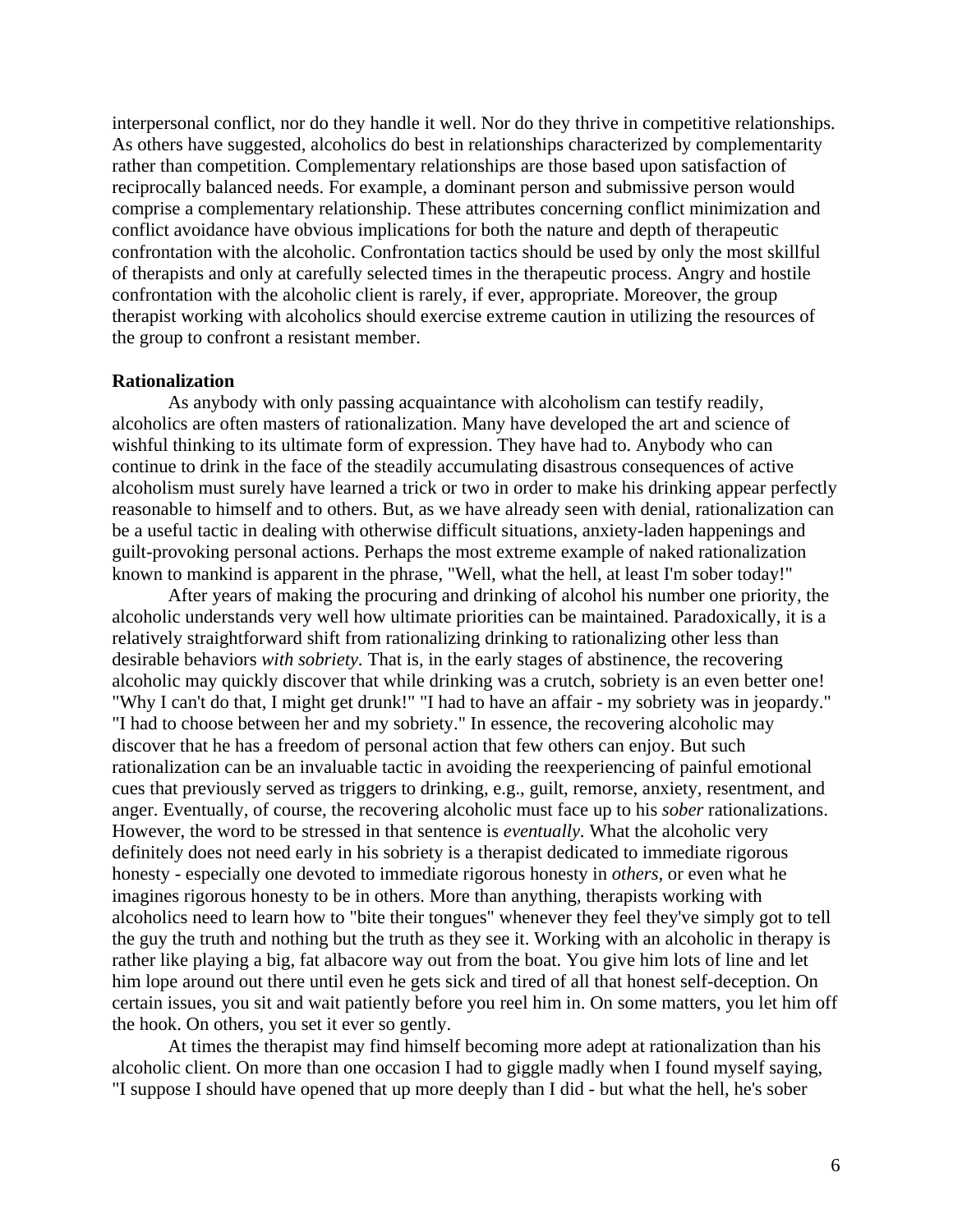today, and that's not nothing!"

## **Self-centered Selective Attention**

Alcoholics, for the most part, tend to look at things from a single perspective – *theirs.*  Even in some alcoholics with considerable sobriety, there is often a curious lack of true empathy, a seeming inability to grasp the position of the other. This is not to say that alcoholics are "selfish." The facts are often to the contrary. But an alcoholic can be generous to a fault and still show extreme self-centeredness. As used here the term "self-centered selective attention" refers to the fact that alcoholics tend to be obsessed with self, to perceive the happenings around them largely as they impinge upon self. They attend selectively to information relevant to self, ignore other information not relevant to self, screen out information that is discrepant with their views of themselves, and to distort other information that does not fit their preferred self-image. And I suppose that if you had as negative a self-concept as the alcoholic clients I have worked with, you'd do pretty much the same thing.

 In a very real sense, alcoholics are often resistant to feedback from others as well as from their own life experiences. This characteristic "blindness" can prove severely distressing and, in fact, maddening to those whose lives are linked to the alcoholic in important ways. It is often the case that drinking alcoholics (as well as recently sober ones) can maintain views of reality in the face of even massively disconfirming feedback. Faced with these obvious contradictions, the therapist may feel that it is his responsibility to apply immediate corrective feedback. Unfortunately, with the alcoholic client that is surely the very worst thing that the therapist could do. One must never forget that the characteristic blindness of the alcoholic is there for reasons, that it is dynamically linked to chronically low self-esteem, feelings of worthlessness, guilt, fear, and what might otherwise prove to be overwhelming anxiety. It is not that the therapist and his client are uninterested in the "truth," whatever that might be. It is really more a matter of *when* "truths" get revealed and also, *what* "truths" need to be invented and imagined if the client is to get sober.

The imaginative and creative therapist is aware of the simple fact that Reality is often up for grabs, and the fundamental therapeutic task is not one of finding and exposing something that smacks of ultimate reality. Rather, the task is one of inventing or discovering realities with the help of the client that serve specific therapeutic goals. Truth, you see, sometimes has a way of closing off inquiry, and in some cases, of helping people to continue drinking.

## **Preference for Non-analytical Modes of Thinking and Perceiving**

It seems often the case that alcoholics are influenced more by the emotional persuasive appeal than the "rational." Leadership styles that are likely to work with the alcoholic are often charismatic, inspirational, and "spiritual." It is not that alcoholics cannot operate in logicalanalytical modes. That would be patently false since alcoholics are as capable as non-alcoholics in approaching matters in a linear, logical, and analytical manner. However, in terms of preference, the alcoholic is more often drawn to the warmth of magic rather than the cold objectivity of science.

#### **Passivity Versus Assertion**

Although the intoxicated individual may often appear aggressive, assertive, and even frankly hostile, it is often the case that the alcoholic in the initial stages of abstinence prefers passivity rather than active coping as a general adjustive strategy. Assertion and active coping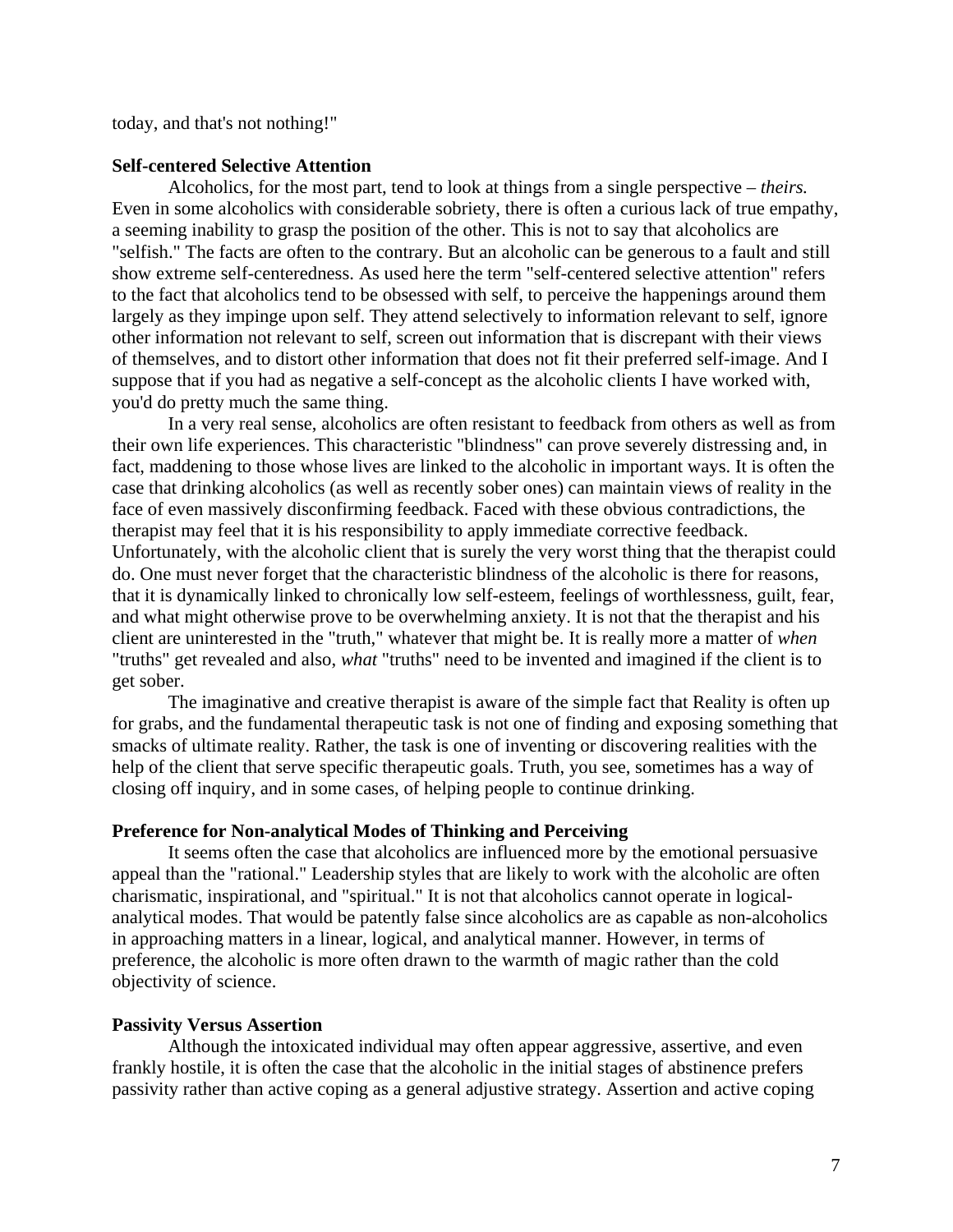tend to bring the person into normal conflict with others. And as we have seen, alcoholics do not thrive in situations characterized by conflict, competition, and win-lose outcomes. In fact, it is precisely in these situations that they tend to pick up a drink.

In actuality then, despite the surface picture, the preferences of the alcoholic are for a general life attitude of passivity rather than active assertion.

## **Obsessional Focusing**

Alcoholics are, for the most part, intense people. And, as nearly everyone knows, they are often obsessed people. Intense obsession is no stranger to the alcoholic. In addition to the obsession with alcohol during periods of active drinking, it is not uncommon to find obsessions with work, money, success, sexuality, and so forth. Contrary to popular stereotype, the alcoholic, sober and drinking, is often so obsessed with work as to fully deserve the label, "work-aholic." And in terms of sheer insanity, no other phenomenon known to mankind is characterized by greater undisciplined energy than the alcoholic love relationship.

In general, the alcoholic seems to prefer a state characterized by a moderate-to-high activation level. Witness the enormous amounts of stimulating drugs, e.g., caffeine and nicotine, consumed by sober alcoholics. It is probably true that more socially acceptable "speed" or "uppers" are consumed in a typical A.A. meeting than in any ten other comparable social gatherings of non-alcoholics. Even the so-called states of "serenity" of many sober alcoholics are intensely focused states of moderate-to-high activation rather than low.

The therapeutic problem in alcoholism therapy is not to alter directly this level of intense obsession, but to *redirect* it. Along these lines, it is interesting to note how the obsession with alcohol, previous drinking, and sobriety continues in the *sober* alcoholic. Recovering alcoholics on A. A., for example, seem often obsessed with their programs, with meetings, and with alcoholism generally. Curiously, this same obsession with the problem is what enables them to remain sober when previously it served to maintain drinking.

In essence then, the problem in alcoholism therapy is not to reduce activation levels, since that is often impossible, but to switch the focus of the obsession. Unfortunately, some number of alcoholics would rather fight than switch.

#### **Tactical and Strategic Use of the PDS**

In the preceding material, we described the alcoholic PDS and hinted at how it might be used effectively to help the alcoholic client achieve abstinence. I do not wish to imply that the above is an exhaustive description of the PDS. However, the major features of that structure have now been considered. We are in a position now to restate the central thesis of this paper. An alcoholic preferred defense structure exists. It is not only ineffectual but therapeutically disastrous to confront this structure prematurely. The therapist knowledgeable about alcoholics will turn this structure to the advantage of his client and himself by selectively reinforcing and encouraging the defenses of the alcoholic client. The central problem in therapy with the alcoholic is learning how to swing the PDS into the service of abstinence rather than continued drinking.

Eventually, the alcoholic preferred defense structure must be dealt with directly if real changes in personality are to be achieved. However, when and how much such changes should be attempted is dependent upon characteristics of individual alcoholics as well as upon years of continuous sobriety. In my opinion, in the majority of recovering alcoholics, such changes should not be attempted until several years of sobriety have been achieved.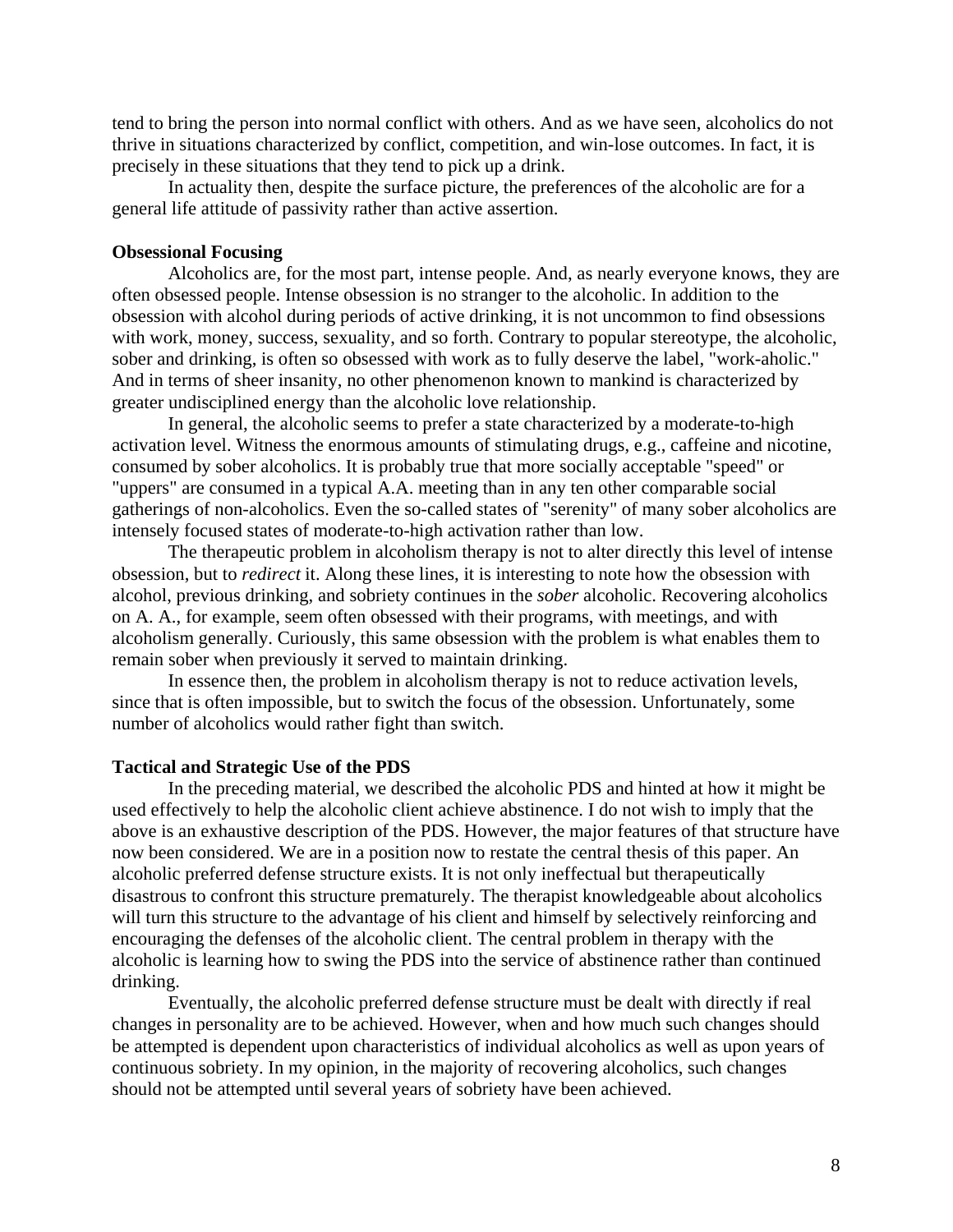However, the therapeutic task in alcoholism therapy at the early stages of abstinence differs radically from that of other psychotherapies. The role of the therapist is not to expose, confront, and modify the defenses of the alcoholic client. Rather, the role of the therapist is to teach the alcoholic client how to use these very defenses to achieve and maintain abstinence. Denial, rationalization, projection, and so forth have for too long been construed in moralistic terms by psychotherapists. In actuality, such mechanisms are perfectly acceptable tactics when used deliberately and selectively for particular purposes. In the case of the alcoholic, these mechanisms have become part of a preferred defense structure throughout years of alcoholic drinking. For a therapist to try to remove these is equivalent to trying to force water to flow uphill.

It requires little therapeutic imagination to see how tactics such as denial and rationalization can be used effectively with the recovering alcoholic. Once the denial and rationalization associated with drinking have been confronted and dealt with, the recovering alcoholic typically is faced with many very real and difficult life problems. A list of these may serve to remind us of the intolerable internal and external stressors the recovering alcoholic may be required to face. He may have to deal with very serious malfunctions of physical health. His marital situation may remain complicated for many years after his last drink. His finances are often in alarmingly poor condition. He may have alienated everybody that ever meant anything to him in life. He may be facing non-trivial legal and criminal proceedings, unemployment, disturbed interpersonal relationships, parent-child complexities of unbearable proportions, personal emotion problems of serious dimensions, and so on and so forth. What can we do for the person in not one serious life crisis, but a host of them all at once? It is precisely here that variants of denial and rationalization become important. Through direct tuition, we can help the alcoholic to the position that things will work out if he just will stay sober, that even though his life is complicated at the moment, at least he is sober, that sobriety is his number one priority, and so on and so forth. In other words, we as therapists are appealing to his preferred use of denial and rationalization to give him a toehold on abstinence.

Similarly, by appealing to the alcoholic's preference for assimilative projection, we can get him to identify with other persons whose problems seem to center around something called "alcoholism." If the alcoholic comes to construe himself in these terms, then all of the benefits that can flow from such a self-attribution are his. The label, "alcoholic" or "alcoholism," provides the person with a convenient explanatory system for much of his behavior. Moreover, by listening to the experiences of others who make the same self-attribution and who also conveniently explain their behavior by this attribution, the person has a ready source of social reinforcement for his changing belief system. Moreover, he is now open to considerable positive social influence. And he has been given the key to dealing with otherwise overwhelming anxiety, remorse, guilt, and confusion. In addition, by fixing his lifeline in terms of two clearly demarcated points, i.e., when you were drinking and now that you are sober, we have provided the client with reference points for a belief system that includes the possibility of dealing with the negativity of previous behavior and the possibility of hope for desired future behaviors.

In a very real sense, helping the client to achieve a self-attribution of "alcoholism" and, hence, an explanatory system for his behaviors, is a central role of the therapist. It should not be done directly. In fact, the guiding principle of work at this phase of therapy should be, "as little external force as necessary for the attribution to be made." If the therapist literally tries to force the attribution upon the client, one of two things will happen. The client will become defiant and reject the therapist's attribution, or the client will publicly acquiesce but privately disagree.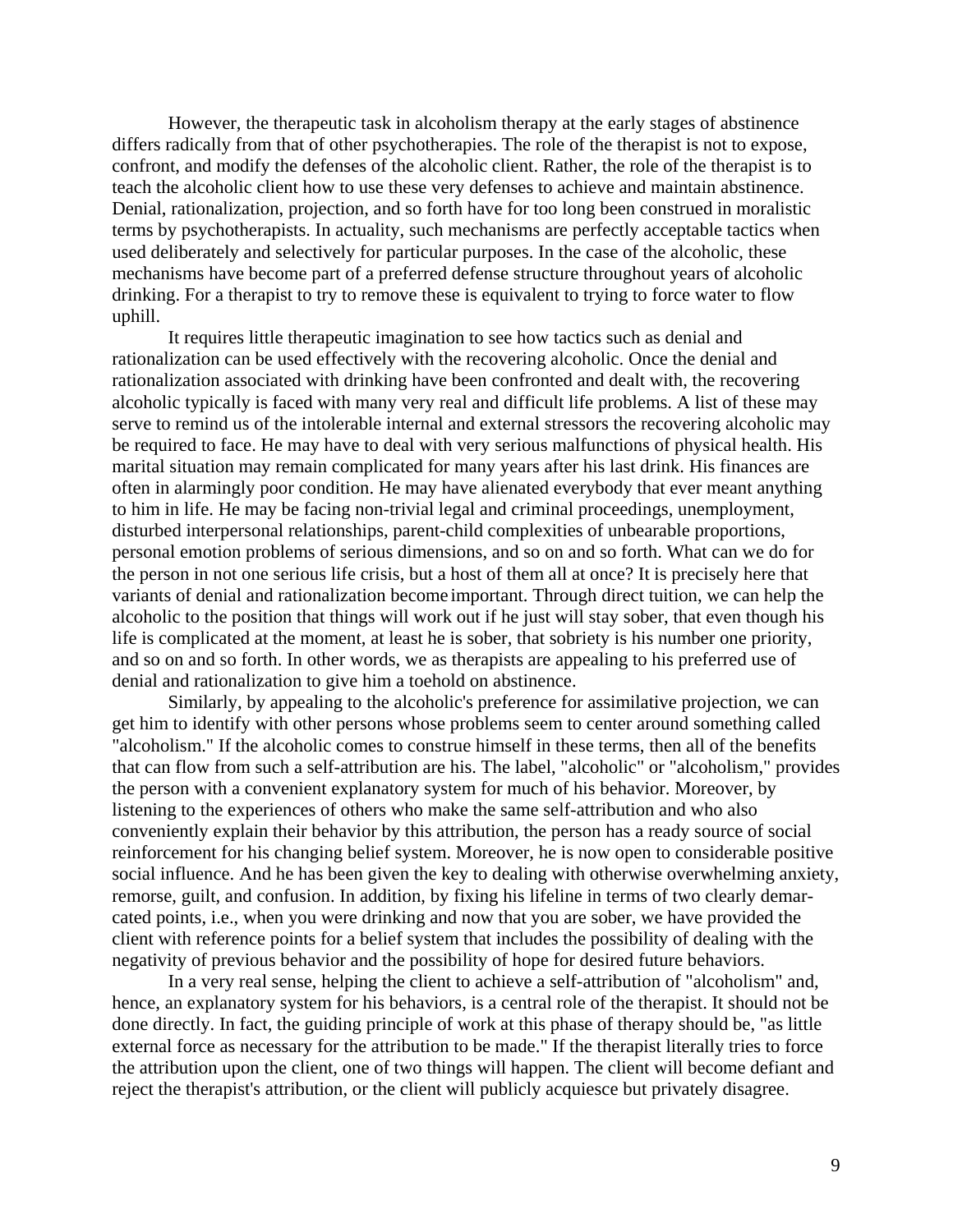In truth, psychotherapy with the client at this point is very much the teaching of an "exotic belief." The often heard phrase, "your life was a mess because you were drinking, you weren't drinking because your life was a mess" and the many variants of this phrase are, in actuality, efforts to teach the client the convenient fiction that all of his problems are or were attributable to alcoholism. The truth value of this assertion is irrelevant. If it enables the client to 1) explain his past behavior in a way that gives him hope for the future, 2) cope with his guilt, anxiety, remorse, and confusion, and 3) provide him with a specific behavior (staying sober) that will change his life in a desired direction, then the assertion is valuable despite its questionable truth value. The therapist must remember that the recovering alcoholic has a lifetime of sobriety in which to gradually recognize the fact that not all of his personal and social difficulties can be attributed to alcoholism. In the meantime, the intelligent therapist will make very good use of assertions that have their basis solidly in denial and rationalization. In effect, the therapeutic task is one of helping the client to construct a belief system. And the fact that this belief system may at the beginning of sobriety contain strong elements of denial and rationalization should not trouble us. One must remember that the recovering alcoholic in initial stages of sobriety is faced with so many serious life problems that he will need a healthy dose of denial and rationalization if he is to survive at all.

Nor should the therapist be troubled about the intelligent use of any of the other preferred defenses of the alcoholic. The preference for all or none thinking can clearly be brought into the service of sobriety. Phrases such as "one drink will eventually get you drunk" are naturals despite recent dismay on the part of academic psychologists about the continued belief in the "myth of the first drink" among recovering alcoholics. Alcoholics need strongly-worded persuasive appeals. Probabilistic statements such as, "you have one chance out of twelve in getting drunk after a first drink," never got anybody sober. Much the same thing can be said about any of the black and white, dichotomous statements at are so evident in an organization such as Alcoholics Anonymous. What the academic psychologists can't seem to get straight is simply that the recovering alcoholic isn't interested in a belief system that is socially acceptable in a graduate student research seminar. The recovering alcoholic wants a belief system that will work, one that will keep him sober.

#### **Summary and Conclusions**

Throughout this paper, I have argued for the existence of a preferred defense structure in the alcoholic client. I have further maintained that traditional and even contemporary psychotherapies are largely inappropriate for the recovering alcoholic precisely because they have failed to recognize the *value* of the alcoholic preferred defense structure. Therapeutic ideologies that consist largely of disguised moralistic stances concerning certain behaviors called "defenses" are likely to do more harm than good in alcoholism therapy.

The central problem in alcoholism psychotherapy is not one of exposing, uncovering, and modifying the alcoholic PDS. The central problem is one of discovering further ways of swinging it into the service of achieving and maintaining sobriety.

Finally, psychotherapists must recognize that alcoholism therapy is a time dependent process. We must begin to see the obvious fact that entirely different therapeutic behaviors are called for in various stages of the long recovery period from active alcoholism.\*

\*Further questions concerning this article should be addressed to the author in care of The